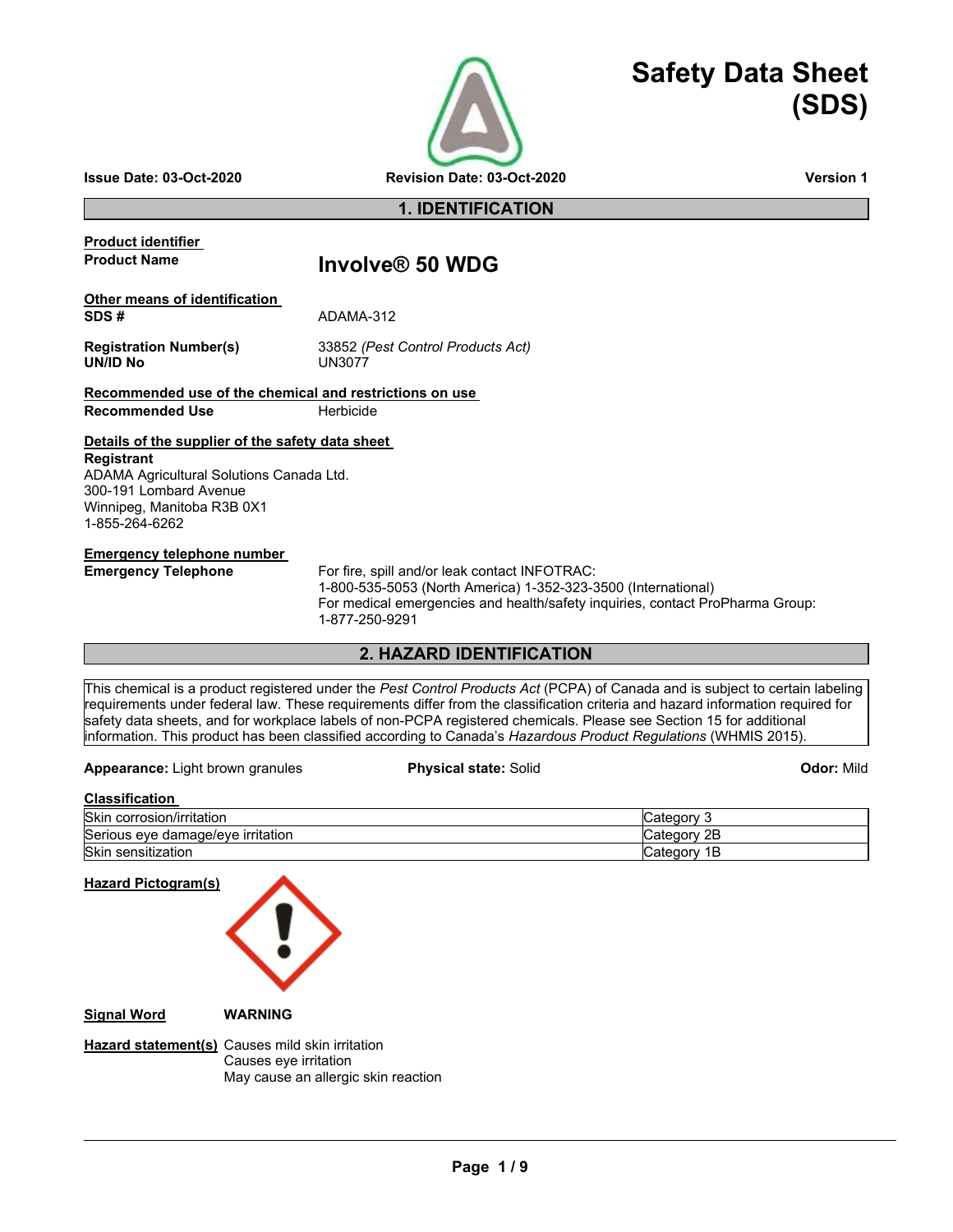## **Precautionary Statements - Prevention**

Obtain special instructions before use Do not handle until all safety precautions have been read and understood Use personal protective equipment as required Wear protective gloves Wear eye/face protection Avoid breathing dust/fume/gas/mist/vapors/spray Wash face, hands and any exposed skin thoroughly after handling Contaminated work clothing must not be allowed out of the workplace

#### **Precautionary Statements - Response**

IF IN EYES: Rinse cautiously with water for several minutes. Remove contact lenses, if present and easy to do. Continue rinsing. If eye irritation persists: Get medical advice/attention

IF ON SKIN: Wash with plenty of water and soap. Take off contaminated clothing and wash before reuse. If skin irritation or rash occurs: Get medical advice/attention

#### **Precautionary Statements - Storage**

Store locked up

#### **Precautionary Statements - Disposal**

Dispose of contents/container to an approved waste disposal plant

#### **Other hazards**

Toxic to aquatic life with long lasting effects

## **3. COMPOSITION/INFORMATION ON INGREDIENTS**

| <b>Chemical name</b>                                            | CAS No.     | Weight % |
|-----------------------------------------------------------------|-------------|----------|
| Tribenuron-methyl                                               | 101200-48-0 | 50       |
| $[$ methyl 2- $[$ [(4-methoxy-6-methyl-1,3,5-triazin-2-yl)- $]$ |             |          |
| methylcarbamoyl]sulfamoyl]benzoate]                             |             |          |
| Other ingredients                                               | Proprietary | 50       |

\*\*If Chemical Name/CAS No is "proprietary" and/or Weight-% is listed as a range, the specific chemical identity and/or percentage of composition has been withheld as a trade secret.\*\*

Ingredients not precisely identified are proprietary or non-hazardous. Values are not product specifications.

## **4. FIRST AID MEASURES**

#### **Description of first aid measures**

| <b>General Advice</b>                                       | When possible, have the product container or label with you when calling a poison<br>control center or doctor or going for treatment.                                                                                                                        |
|-------------------------------------------------------------|--------------------------------------------------------------------------------------------------------------------------------------------------------------------------------------------------------------------------------------------------------------|
| <b>Eve Contact</b>                                          | Immediately flush with plenty of water. After initial flushing, remove any contact lenses<br>and continue flushing for at least 15 minutes. Seek medical advice.                                                                                             |
| <b>Skin Contact</b>                                         | In case of contact, immediately wash skin with soap and water or water for at least 15<br>minutes. Wash contaminated clothing before reuse. If skin irritation or rash occurs: Get<br>medical advice/attention.                                              |
| <b>Inhalation</b>                                           | IF INHALED: Remove victim to fresh air and keep at rest in a position comfortable for<br>breathing. Give oxygen if breathing is difficult. If breathing has stopped, call 911, give<br>artificial respiration. Seek medical attention for further treatment. |
| Ingestion                                                   | Do not induce vomiting, unless directed by medical personnel. Get immediate medical<br>attention. If conscious, give 1 glass of water to dilute. Never give anything by mouth to<br>an unconscious person.                                                   |
| Most important symptoms and effects, both acute and delayed |                                                                                                                                                                                                                                                              |

| Symptoms |  | Causes skin and eve irritation. May cause an allergic skin reaction. |
|----------|--|----------------------------------------------------------------------|
|----------|--|----------------------------------------------------------------------|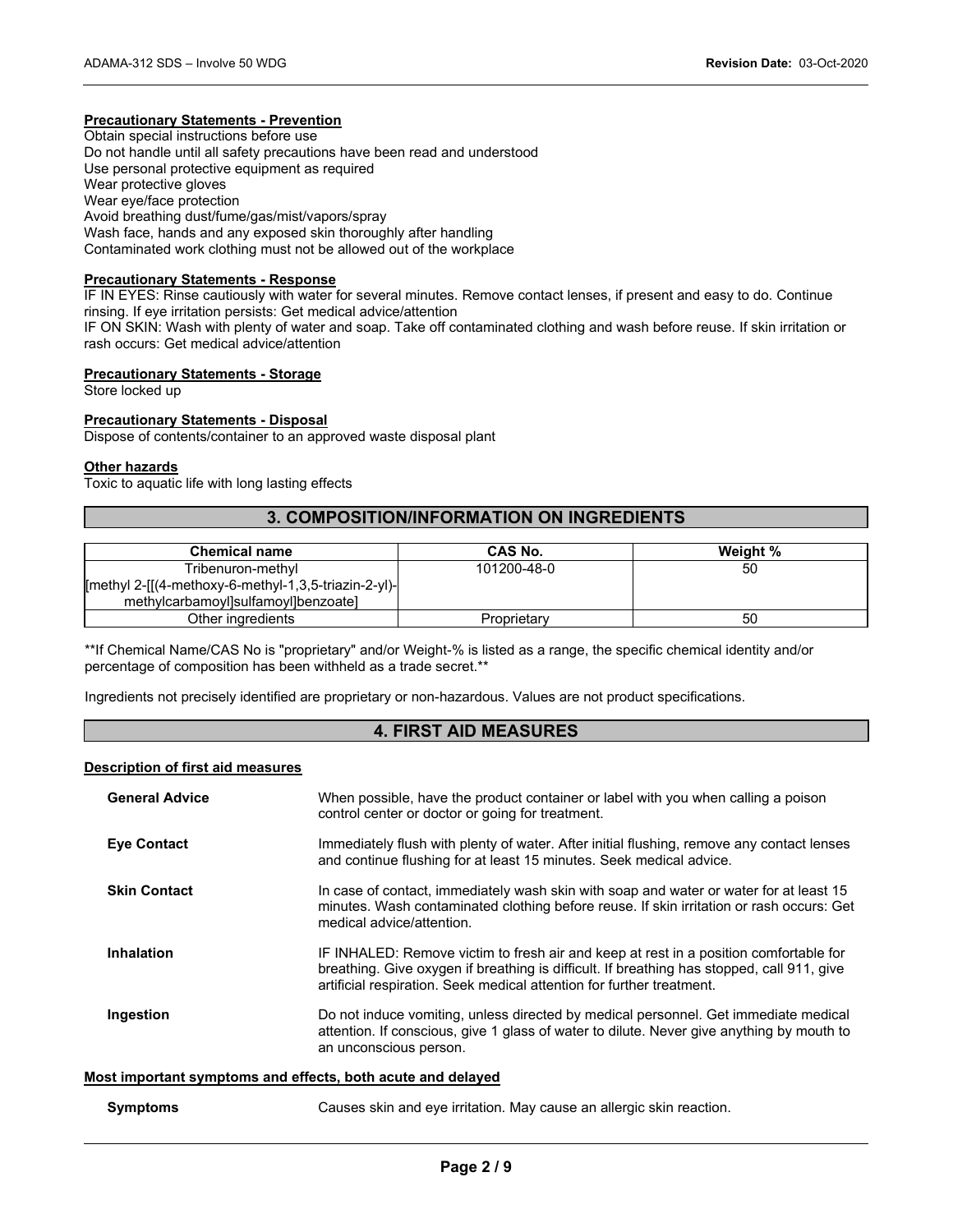#### **Indication of any immediate medical attention and special treatment needed**

**Notes to Physician**  Treat symptomatically.

## **5. FIRE-FIGHTING MEASURES**

#### **Suitable Extinguishing Media**

Use extinguishing measures that are appropriate to local circumstances and the surrounding environment.

**Unsuitable Extinguishing Media**  Not determined.

#### **Specific Hazards Arising from the Chemical**

None known

**Hazardous combustion products**  Smoke, fumes or vapors, and oxides of carbon.

#### **Protective equipment and precautions for firefighters**

As in any fire, wear self-contained breathing apparatus pressure-demand, MSHA/NIOSH (approved or equivalent) and full protective gear. Evacuate area of unprotected personnel. Remain upwind of fire to avoid hazardous vapors and decomposition products. Prevent runoff from fire control or dilution from entering streams, sewers, or drinking water supply.

## **6. ACCIDENTAL RELEASE MEASURES**

#### **Personal precautions, protective equipment and emergency procedures**

| <b>Personal Precautions</b>                          | Wear protective clothing as described in Section 8 of this safety data sheet. Isolate<br>hazard area. Keep unnecessary and unprotected personnel from entering.                                     |
|------------------------------------------------------|-----------------------------------------------------------------------------------------------------------------------------------------------------------------------------------------------------|
| <b>Environmental precautions</b>                     |                                                                                                                                                                                                     |
| <b>Environmental precautions</b>                     | Prevent from entering into soil, ditches, sewers, waterways and/or groundwater. See<br>Section 12, Ecological Information. See Section 13: DISPOSAL CONSIDERATIONS.                                 |
| Methods and material for containment and cleaning up |                                                                                                                                                                                                     |
| <b>Methods for Containment</b>                       | Prevent further leakage or spillage if safe to do so. Dike far ahead of spill; use dry sand<br>to contain the flow of material.                                                                     |
| <b>Methods for Clean-Up</b>                          | Soak up with inert absorbent material (e.g. sand, silica gel, acid binder, universal binder,<br>sawdust). Transfer contaminated absorbent, soil, and other materials to containers for<br>disposal. |

## **7. HANDLING AND STORAGE**

#### **Precautions for safe handling**

**Advice on Safe Handling** Handle in accordance with good industrial hygiene and safety practice. Avoid contact with skin, eyes or clothing. Use personal protection recommended in Section 8. Avoid breathing vapors or mists. Wash face, hands and any exposed skin thoroughly after handling. Do not eat, drink or smoke when using this product. Do not contaminate water, food or feed by storage, disposal or by cleaning equipment. Open and handle container with care.

## **Conditions for safe storage, including any incompatibilities**

**Storage Conditions** Keep containers tightly closed in a dry, cool and well-ventilated place. Store locked up. Keep out of the reach of children. Keep/store only in original container. Do not use food or drink containers for mixing or storage. Keep away from food, drink and animal feeding stuffs.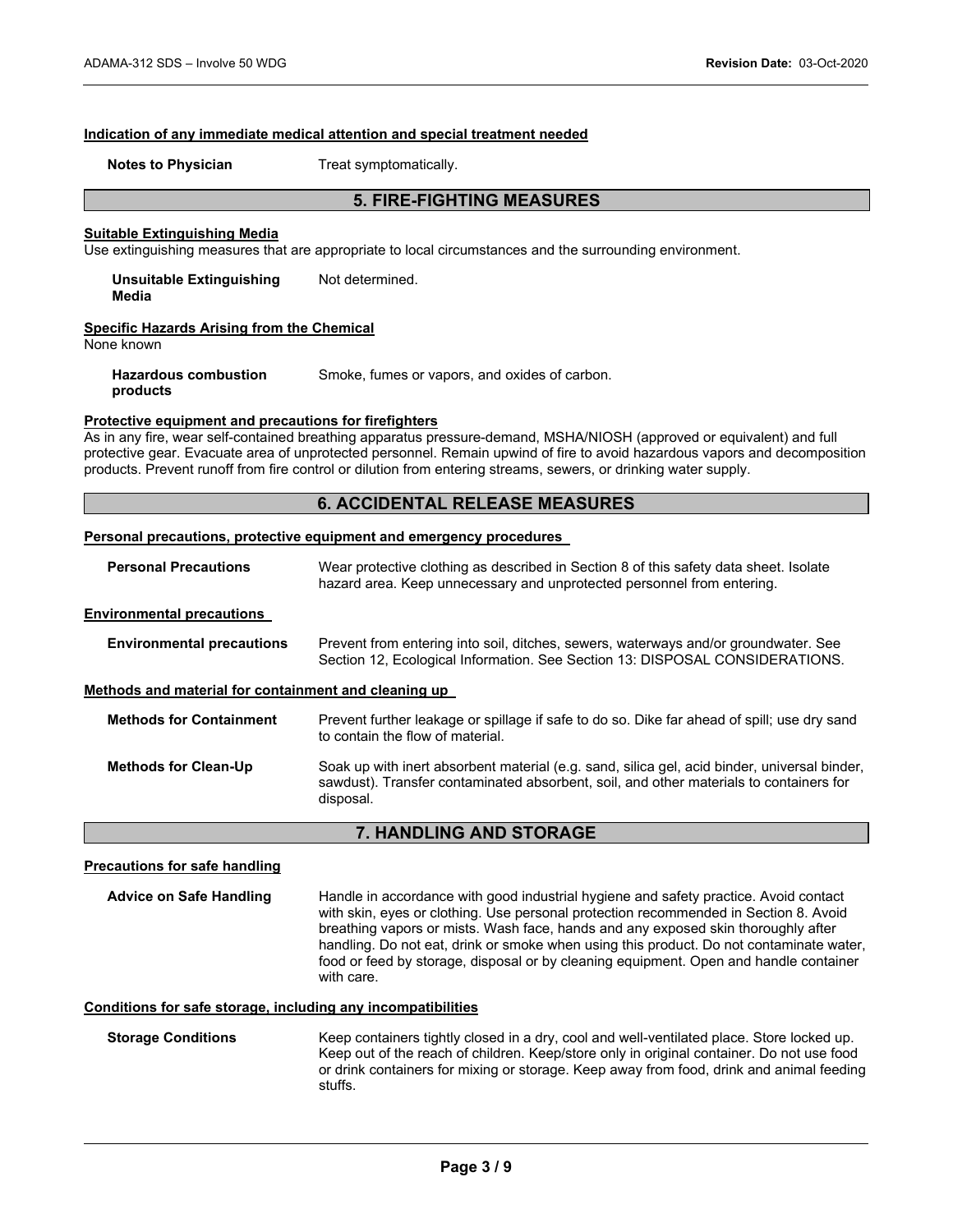| <b>Packaging Materials</b>                                                   | Do not reuse container.                                                                                                                                                                                                                                   |  |
|------------------------------------------------------------------------------|-----------------------------------------------------------------------------------------------------------------------------------------------------------------------------------------------------------------------------------------------------------|--|
| <b>Incompatible Materials</b>                                                | None known.                                                                                                                                                                                                                                               |  |
| 8. EXPOSURE CONTROLS/PERSONAL PROTECTION                                     |                                                                                                                                                                                                                                                           |  |
| <b>Exposure Guidelines</b>                                                   | This product, as supplied, does not contain any hazardous materials with occupational<br>exposure limits established by the region specific regulatory bodies                                                                                             |  |
| <b>Appropriate engineering controls</b><br><b>Engineering Controls</b>       | Please refer to the product label. Use only with adequate ventilation. Use process<br>enclosures, local exhaust ventilation, or other engineering controls to keep worker<br>exposure to airborne contaminants below any recommended or statutory limits. |  |
| <u>Individual protection measures, such as personal protective equipment</u> |                                                                                                                                                                                                                                                           |  |
| <b>Eye/Face Protection</b>                                                   | Use splash goggles or face shield when contact may occur.                                                                                                                                                                                                 |  |
| <b>Skin and Body Protection</b>                                              | Wear chemical-resistant gloves, footwear, and protective clothing appropriate for the risk<br>of exposure. Viton or other impervious gloves are required. Long sleeve shirt, trousers,<br>and safety shoes.                                               |  |
| <b>Respiratory Protection</b>                                                | Ensure adequate ventilation, especially in confined areas. Wear an appropriate<br>NIOSH/MSHA approved respirator if ventilation is inadequate.                                                                                                            |  |
| <b>General Hygiene</b><br><b>Considerations</b>                              | Handle in accordance with good industrial hygiene and safety practice. Wash face,<br>hands and any exposed skin thoroughly after handling. Take off all contaminated                                                                                      |  |

## **9. PHYSICAL AND CHEMICAL PROPERTIES**

clothing and wash it before reuse. Do not eat, drink or smoke when using this product.

## **Information on basic physical and chemical properties**

| <b>Physical state</b>               | Solid                | Odor                     | Mild             |
|-------------------------------------|----------------------|--------------------------|------------------|
| Appearance                          | Light brown granules | <b>Odor Threshold</b>    | Not determined   |
|                                     |                      |                          |                  |
| <b>Property</b>                     |                      | <u>Values</u>            | Remarks • Method |
| рH                                  |                      | $4 - 6$                  | 1% solution      |
| <b>Melting Point/Freezing Point</b> |                      | Not determined           |                  |
| <b>Boiling Point/Boiling Range</b>  |                      | Not determined           |                  |
| <b>Flash Point</b>                  |                      | Does not sublime         |                  |
| <b>Evaporation Rate</b>             |                      | Not applicable           |                  |
| <b>Flammability (Solid, Gas)</b>    |                      | Not flammable            |                  |
| <b>Flammability Limits in Air</b>   |                      |                          |                  |
| <b>Upper Flammability Limits</b>    |                      | Not applicable           |                  |
| <b>Lower Flammability Limit</b>     |                      | Not applicable           |                  |
| <b>Vapor Pressure</b>               |                      | Not applicable           |                  |
| <b>Vapor Density</b>                |                      | Not applicable           |                  |
| <b>Relative Density</b>             |                      | $0.53$ g/cm <sup>3</sup> |                  |
| <b>Water Solubility</b>             |                      | Not determined           |                  |
| Solubility in other solvents        |                      | Not determined           |                  |
| <b>Partition Coefficient</b>        |                      | Not determined           |                  |
| <b>Auto-ignition Temperature</b>    |                      | Not determined           |                  |
| <b>Decomposition Temperature</b>    |                      | Not determined           |                  |
| <b>Kinematic Viscosity</b>          |                      | Not applicable           |                  |
| <b>Dynamic Viscosity</b>            |                      | Not applicable           |                  |
| <b>Explosive Properties</b>         |                      | Not determined           |                  |
| <b>Oxidizing Properties</b>         |                      | Not determined           |                  |
|                                     |                      |                          |                  |
| <b>Other Information</b>            |                      |                          |                  |
| Not available                       |                      | Not applicable           |                  |
|                                     |                      |                          |                  |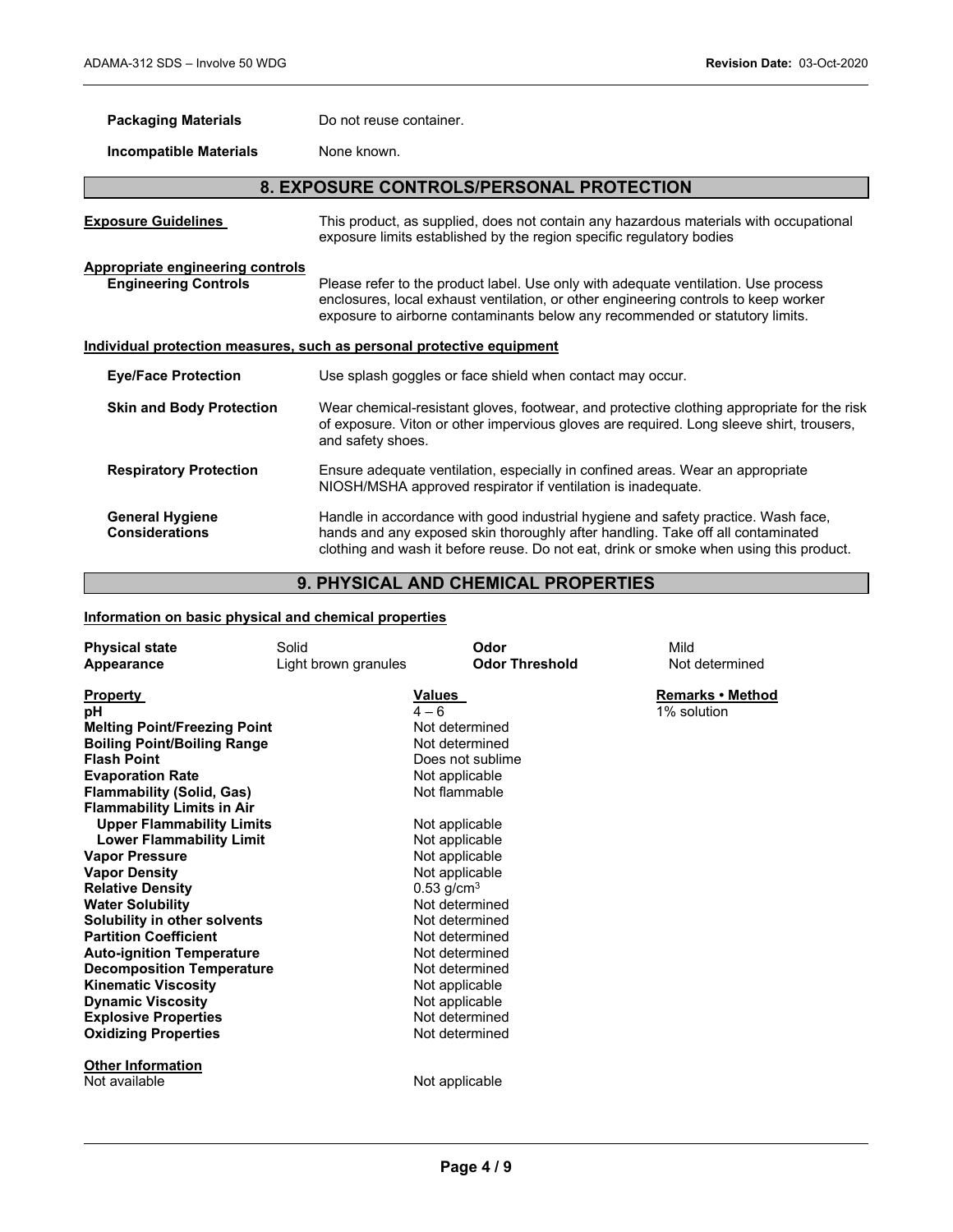## **10. STABILITY AND REACTIVITY**

#### **Reactivity**

Not reactive under normal conditions.

## **Chemical stability**

Stable under recommended storage conditions.

#### **Possibility of hazardous reactions**

None under normal processing.

#### **Hazardous Polymerization** Hazardous polymerization does not occur.

#### **Conditions to Avoid**

See Sec. 7 Handling & Storage.

#### **Incompatible materials**

None known.

#### **Hazardous decomposition products**

None known based on information supplied.

## **11. TOXICOLOGICAL INFORMATION**

#### **Information on likely routes of exposure**

| <b>Eye Contact</b>  | Avoid contact with eyes. |
|---------------------|--------------------------|
| <b>Skin Contact</b> | Avoid contact with skin. |
| <b>Inhalation</b>   | Do not inhale.           |
| Ingestion           | Do not ingest.           |

#### **Component Information**

| <b>Chemical name</b>                                        | Oral LD <sub>50</sub> | Dermal LD <sub>50</sub> | Inhalation $LC_{50}$                |
|-------------------------------------------------------------|-----------------------|-------------------------|-------------------------------------|
| Tribenuron-methvl                                           | >5 g/kg (Rat)         | >2 g/kg (Rabbit)        | $>2.26$ mg/m <sup>3</sup> (Rat) 4 h |
| $[$ methyl 2- $[$ $(4$ -methoxy-6-methyl-1,3,5-triazin- $[$ |                       |                         |                                     |
| 2-yl)-methylcarbamoyl]sulfamoyl]benzoate                    |                       |                         |                                     |

#### **Symptoms related to the physical, chemical and toxicological characteristics**

**Symptoms** Please see section 4 of this SDS for symptoms.

#### **Delayed and immediate effects as well as chronic effects from short and long-term exposure**

**Carcinogenicity** Based on the information provided, this product does not contain any carcinogens or potential carcinogens as listed by OSHA, IARC or NTP.

**Reproductive toxicity** Suspected of damaging fertility or the unborn child.

#### **Numerical measures of toxicity**

Acute Inhalation LC<sub>50</sub> (Rat): >5.4 mg/L (4-hr) **Eye Irritation**: Slightly irritating.<br>**Acute Oral LD<sub>50</sub> (Rat): >2,000 mg/kg (female) <b>Dermal Irritation**: Slightly irritating. **Acute Oral LD<sub>50</sub> (Rat)**: >2,000 mg/kg (female) **Acute Dermal LD50 (Rat)**: >2,000 mg/kg **Dermal Sensitization**: Not a skin sensitizer.

## **12. ECOLOGICAL INFORMATION**

#### **Ecotoxicity**

Toxic to aquatic life with long lasting effects. This pesticide is toxic to estuarine and marine invertebrates. Do not apply directly to water, or to areas where surface water is present or to intertidal areas below the mean high water mark. Runoff may be hazardous to aquatic organisms in neighboring areas. Do not contaminate water when disposing of equipment washwater or rinsate.

| Name<br>-ish<br>plants<br>Alc<br>uatic<br>…nom∵<br>.<br>. |
|-----------------------------------------------------------|
|-----------------------------------------------------------|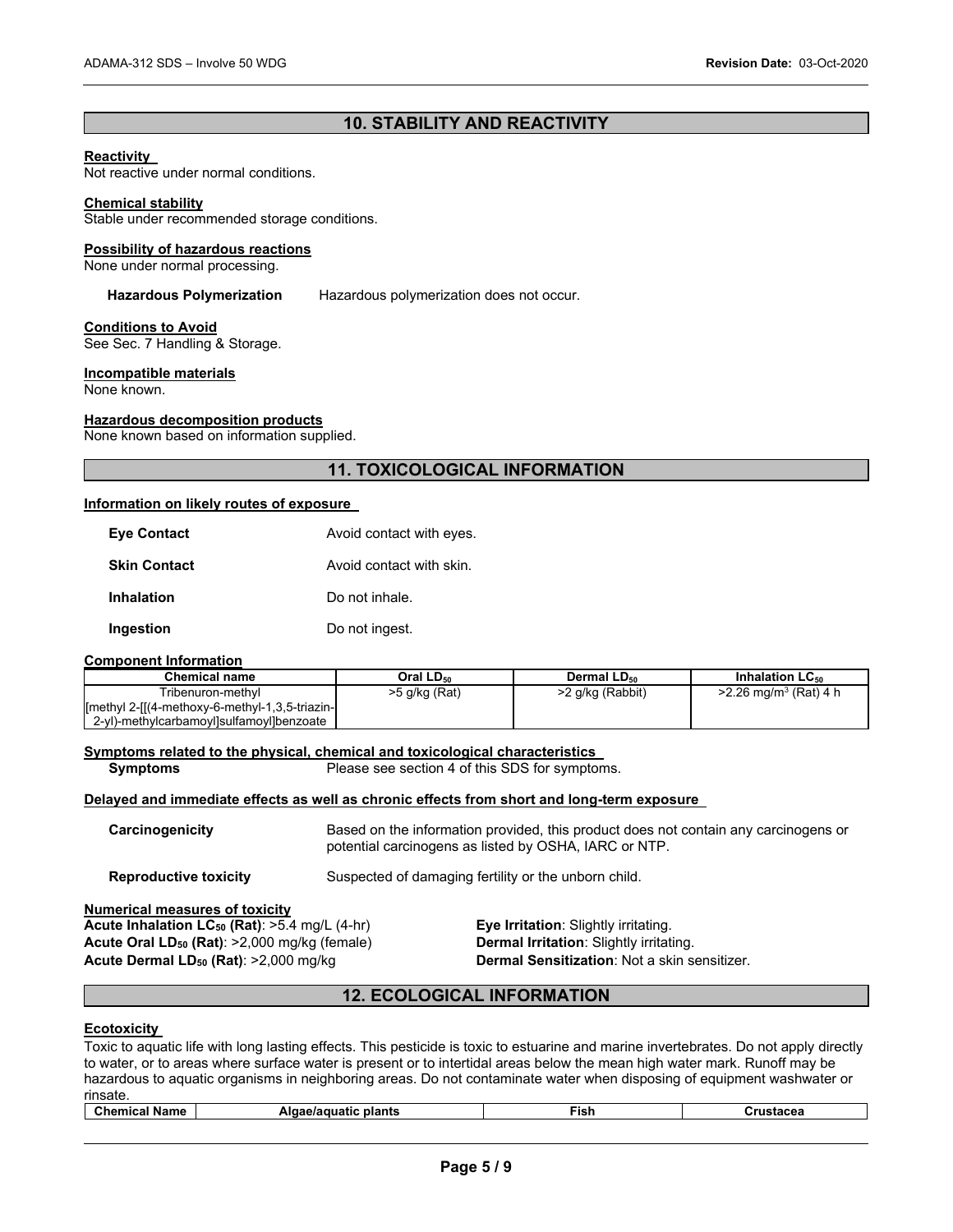| Involve 50 WDG    | 72 h EC <sub>50</sub> : Pseudokirchneriella subcapitata<br>(microalgae) $>0.080$ mg/L | 96 h $LC_{50}$ : Oncorhynchus mykiss<br>(rainbow trout) $>120$ mg/L | 48 h EC <sub>50</sub> : Daphnia magna<br>(water flea) $>120$ mg/L |
|-------------------|---------------------------------------------------------------------------------------|---------------------------------------------------------------------|-------------------------------------------------------------------|
| Tribenuron-methyl | 120 h EC <sub>50</sub> : Pseudokirchneriella subcapitata                              | 96 h LC <sub>50</sub> : Oncorhynchus mykiss                         | 48 h EC <sub>50</sub> : Daphnia magna                             |
|                   | (microalgae) $>0.11$ mg/L                                                             | (rainbow trout) >738 mg/L                                           | (water flea) $>894$ mg/L                                          |
|                   | 14 d $EC_{50}$ : Lemna gibba (duckweed) 0.00425 mg/L                                  |                                                                     |                                                                   |

## **Persistence/Degradability**

Not determined.

## **Bioaccumulation**

There is no data for this product.

#### **Mobility**

Not determined

## **Other Adverse Effects**

No other adverse environmental effects (e.g. ozone depletion, photochemical ozone creation potential, endocrine disruption, global warming potential) are expected.

## **13. DISPOSAL CONSIDERATIONS**

| <b>Waste Treatment Methods</b><br><b>Disposal of Wastes</b> | Follow container label instructions for disposal of wastes generated during use in<br>compliance with the product label.<br>Dispose in accordance with all local, state/provincial and federal regulations.              |
|-------------------------------------------------------------|--------------------------------------------------------------------------------------------------------------------------------------------------------------------------------------------------------------------------|
| <b>Contaminated Packaging</b>                               | Follow advice on product label.<br>Do not re-use empty containers.<br>Triple rinse containers.<br>Puncture container to avoid re-use.<br>Consult state and local regulations regarding the proper disposal of container. |

## **14. TRANSPORT INFORMATION**

| Note                                               | The transport classification(s) and information provided in this section are for<br>informational purposes only, and solely based upon the properties of the unpackaged<br>material as it is described within this Safety Data Sheet. This information is not intended<br>to convey all specific regulatory or operational requirements/information relating to this<br>product. Transportation classifications may vary by mode of transportation, container<br>volume and package sizes. The transportation of materials and related activities are<br>subject to all applicable laws, rules and requirements of regional and/or country<br>regulations. Please see current shipping paper for most up to date shipping information,<br>including exemptions and special circumstances. |
|----------------------------------------------------|-------------------------------------------------------------------------------------------------------------------------------------------------------------------------------------------------------------------------------------------------------------------------------------------------------------------------------------------------------------------------------------------------------------------------------------------------------------------------------------------------------------------------------------------------------------------------------------------------------------------------------------------------------------------------------------------------------------------------------------------------------------------------------------------|
| DOT                                                |                                                                                                                                                                                                                                                                                                                                                                                                                                                                                                                                                                                                                                                                                                                                                                                           |
| UN/ID No                                           | <b>UN3077</b>                                                                                                                                                                                                                                                                                                                                                                                                                                                                                                                                                                                                                                                                                                                                                                             |
|                                                    | Environmentally hazardous substances, solid, n.o.s. (Tribenuron-methyl)                                                                                                                                                                                                                                                                                                                                                                                                                                                                                                                                                                                                                                                                                                                   |
| <b>Proper Shipping Name</b><br><b>Hazard class</b> | 9                                                                                                                                                                                                                                                                                                                                                                                                                                                                                                                                                                                                                                                                                                                                                                                         |
|                                                    | Ш                                                                                                                                                                                                                                                                                                                                                                                                                                                                                                                                                                                                                                                                                                                                                                                         |
| <b>Packing Group</b><br><b>Marine Pollutant</b>    |                                                                                                                                                                                                                                                                                                                                                                                                                                                                                                                                                                                                                                                                                                                                                                                           |
|                                                    | Yes<br><882 lbs. (400 Kg) per complete package: Not regulated when transported on land by<br>motor vehicle or rail car in non-bulk containers<br>≥882 lbs. (400 Kg) per complete package: REGULATED<br>Refer to 49 CFR §171.4, 172.101 Appendix A & 173.132(b)(3)                                                                                                                                                                                                                                                                                                                                                                                                                                                                                                                         |
| <b>IATA</b>                                        |                                                                                                                                                                                                                                                                                                                                                                                                                                                                                                                                                                                                                                                                                                                                                                                           |
| <b>UN number</b>                                   | <b>UN3077</b>                                                                                                                                                                                                                                                                                                                                                                                                                                                                                                                                                                                                                                                                                                                                                                             |
| <b>Proper Shipping Name</b>                        | Environmentally hazardous substances, solid, n.o.s. (Tribenuron-methyl)                                                                                                                                                                                                                                                                                                                                                                                                                                                                                                                                                                                                                                                                                                                   |
| Transport hazard class(es)                         | 9                                                                                                                                                                                                                                                                                                                                                                                                                                                                                                                                                                                                                                                                                                                                                                                         |
| <b>Packing Group</b>                               | $\mathbf{III}$                                                                                                                                                                                                                                                                                                                                                                                                                                                                                                                                                                                                                                                                                                                                                                            |
| <b>Marine Pollutant</b>                            | Yes                                                                                                                                                                                                                                                                                                                                                                                                                                                                                                                                                                                                                                                                                                                                                                                       |
|                                                    |                                                                                                                                                                                                                                                                                                                                                                                                                                                                                                                                                                                                                                                                                                                                                                                           |

## **IMDG**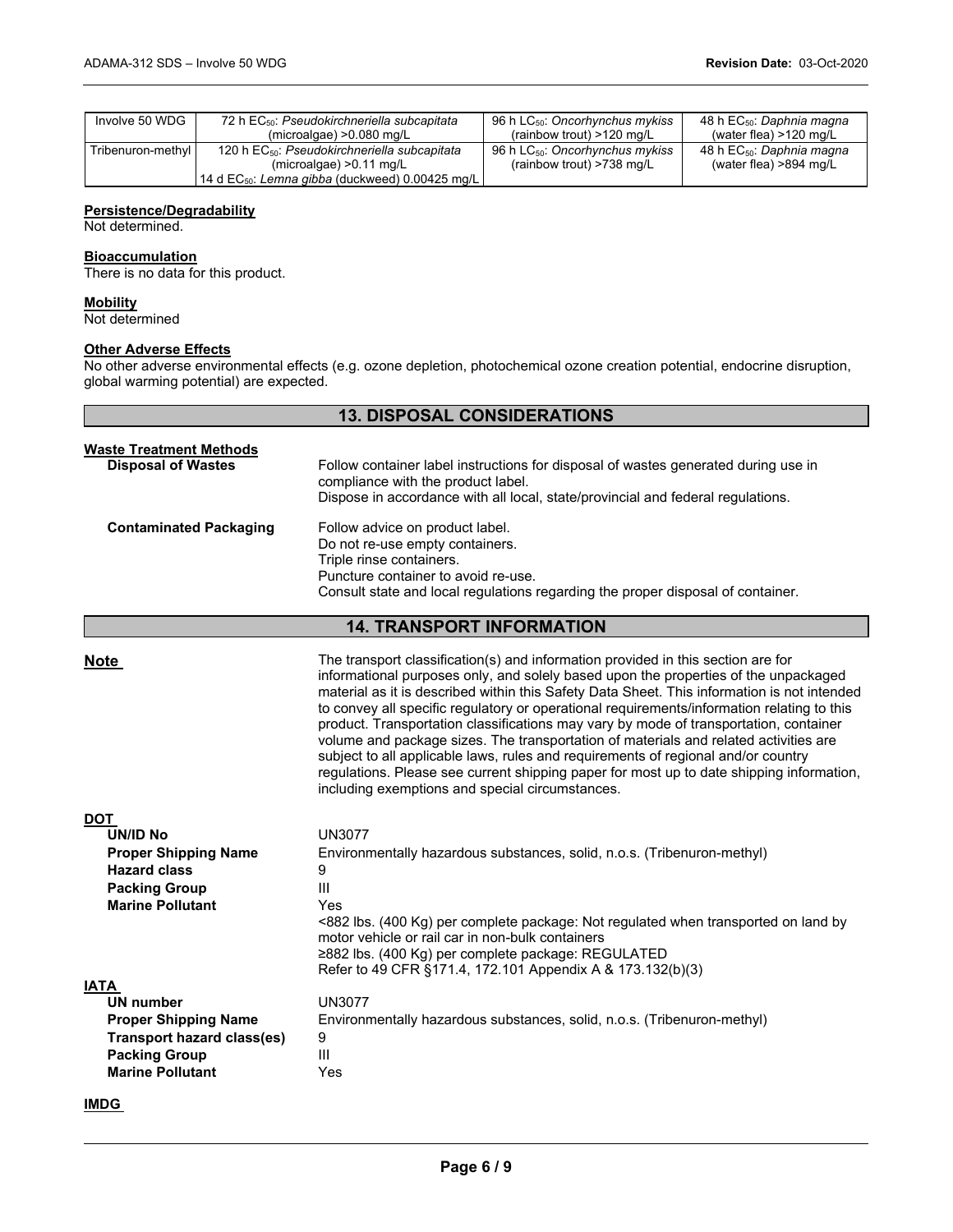| UN number<br><b>Proper Shipping Name</b><br>Transport hazard class(es) | UN3077<br>Environmentally hazardous substances, solid, n.o.s. (Tribenuron-methyl)<br>9          |
|------------------------------------------------------------------------|-------------------------------------------------------------------------------------------------|
| <b>Packing Group</b>                                                   | Ш                                                                                               |
| <b>Marine Pollutant</b>                                                | Yes                                                                                             |
| <b>TDG</b>                                                             |                                                                                                 |
| UN/ID No                                                               | UN3077                                                                                          |
| <b>Proper Shipping Name</b>                                            | Environmentally hazardous substances, solid, n.o.s. (Tribenuron-methyl)                         |
| <b>Hazard class</b>                                                    | 9                                                                                               |
| <b>Packing Group</b>                                                   | Ш                                                                                               |
| <b>Marine Pollutant</b>                                                | Yes                                                                                             |
|                                                                        | Section 1.45.1 of the TDG Regulations provides an exemption from documentation                  |
|                                                                        | and safety marks only for this product and only when transported by road or railway<br>vehicle. |

Marine Pollutants assigned UN number 3077 and 3082 in single or combination packaging containing a net quantity per single or inner packaging of 5 L or less for liquids or having a net mass per single or inner packaging of 5 KG or less for solids may be transported as non-dangerous goods as provided in section 2.10.2.7 of IMDG code, IATA special provision A197, and ADR/RID special provision 375.

## **15. REGULATORY INFORMATION**

#### **International Inventories**

| <b>Chemical name</b>                      | $T^{\wedge}$<br>っしょ | <b>NDSL</b><br><b>DSI</b> | <b>EINECS/ELINCS</b> | <b>ENCS</b> | <b>IECSC</b> | <b>KECL</b> | <b>PICCS</b> | <b>AICS</b> |
|-------------------------------------------|---------------------|---------------------------|----------------------|-------------|--------------|-------------|--------------|-------------|
| $- \cdot \cdot$<br>∍nuron-meth∨l<br>riben |                     |                           |                      |             |              |             |              |             |

#### **Legend:**

*TSCA - United States Toxic Substances Control Act Section 8(b) Inventory* 

*DSL/NDSL - Canadian Domestic Substances List/Non-Domestic Substances List* 

*EINECS/ELINCS - European Inventory of Existing Chemical Substances/European List of Notified Chemical Substances* 

*ENCS - Japan Existing and New Chemical Substances* 

*IECSC - China Inventory of Existing Chemical Substances* 

*KECL - Korean Existing and Evaluated Chemical Substances* 

*PICCS - Philippines Inventory of Chemicals and Chemical Substances* 

*AICS - Australian Inventory of Chemical Substances* 

#### **US Federal Regulations**

#### **CERCLA**

This material, as supplied, does not contain any substances regulated as hazardous substances under the Comprehensive Environmental Response Compensation and Liability Act (CERCLA) (40 CFR 302) or the Superfund Amendments and Reauthorization Act (SARA) (40 CFR 355).

#### **SARA 313**

Section 313 of Title III of the Superfund Amendments and Reauthorization Act of 1986 (SARA). This product does not contain any chemicals which are subject to the reporting requirements of the Act and Title 40 of the Code of Federal Regulations, Part 372.

#### **CWA (Clean Water Act)**

This product does not contain any substances regulated as pollutants pursuant to the Clean Water Act (40 CFR 122.21 and 40 CFR 122.42).

#### **US State Regulations**

#### **California Proposition 65**

This product does not contain any Proposition 65 chemicals.

#### **U.S. State Right-to-Know Regulations**

| :hemical<br><b>BODY</b><br>name                          | New<br><b>Jersey</b> | - -<br>$    -$<br>$\sim$<br>IVICI<br> | nnsvivania |
|----------------------------------------------------------|----------------------|---------------------------------------|------------|
| $\overline{\phantom{a}}$<br>i ribenuron<br>methyl<br>. . |                      |                                       |            |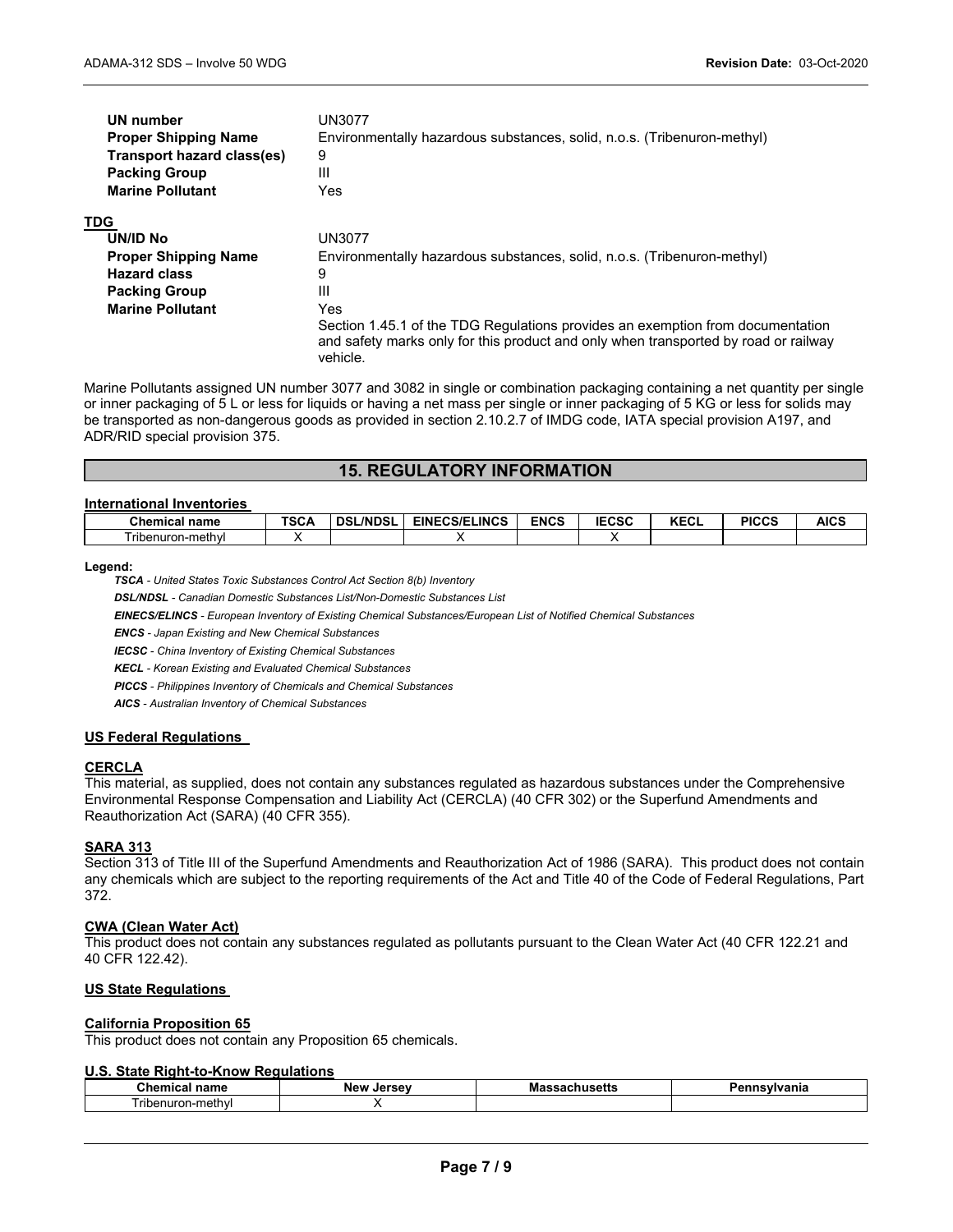## **CANADIAN REGULATIONS**

There are Canada-specific environmental requirements for handling, use and disposal of this pest control product that are indicated on the product label.

#### **Hazardous Products Regulations Information:**

This product has been classified in accordance with the amended *Hazardous Products Act* (HPA) and the Hazard Criteria of the *Hazardous Products Regulations* (HPR), and the SDS contains all the information required by the HPR.

#### **Hazardous Products Act Information:**

Pest control products, as defined in subsection 2(1) of the *Pest Control Products Act* (PCPA), are excluded from the application of the *Hazardous Products Act* (that is, pest control products are exempt from the supplier labelling and SDS requirements of the *Hazardous Products Act and Regulations*). This product is exempt under WHMIS 2015 but has voluntarily been classified according to the WHMIS 2015 standard.

## *Pest Control Products Act* **Registration Number:** 33852

Read the approved label, authorized under the *Pest Control Products Act*, prior to using or handling the pest control product.

#### **Product Statement**

This chemical is a pest control product registered and regulated by Health Canada's Pest Management Regulatory Agency (PMRA) and is subject to certain labelling requirements under the *Pest Control Products Act*. These requirements differ from the classification criteria and hazard information required for GHS-consistent safety data sheets, and for workplace labels of non-PCPA registered chemicals. Read the approved label, authorized under the *Pest Control Products Act*, prior to using or handling the pest control product. The following is the hazard information required on the pest control product label:

#### **PCPA Label Hazard Communications**

WARNING – EYE IRRITANT POTENTIAL SKIN SENSITIZER KEEP OUT OF REACH OF CHILDREN READ THE LABEL BEFORE USING

Avoid contact with skin, eyes, and clothing.

May irritate skin and eyes. When using, do not eat, drink or smoke. Wash thoroughly with soap and water after handling. Remove contaminated clothing immediately after use.

#### **Difference between SDS and** *Pest Control Products Act* **label**

|                             | <b>PCPA</b>                             | <b>SDS</b>                          |
|-----------------------------|-----------------------------------------|-------------------------------------|
| <b>Signal Word</b>          | Warning                                 | Warning                             |
| Acute toxicity - Inhalation | May be harmful if inhaled               | Do not inhale                       |
| Acute toxicity - Oral       | May be harmful if swallowed             | Do not ingest                       |
| Acute toxicity - Dermal     | May be harmful if absorbed through skin | Avoid contact with skin             |
| Primary eye irritation      | Eve irritant                            | Causes eye irritation               |
| Primary skin irritation     | N/A                                     | Causes mild skin irritation         |
| Skin sensitization          | Potential skin sensitizer               | May cause an allergic skin reaction |